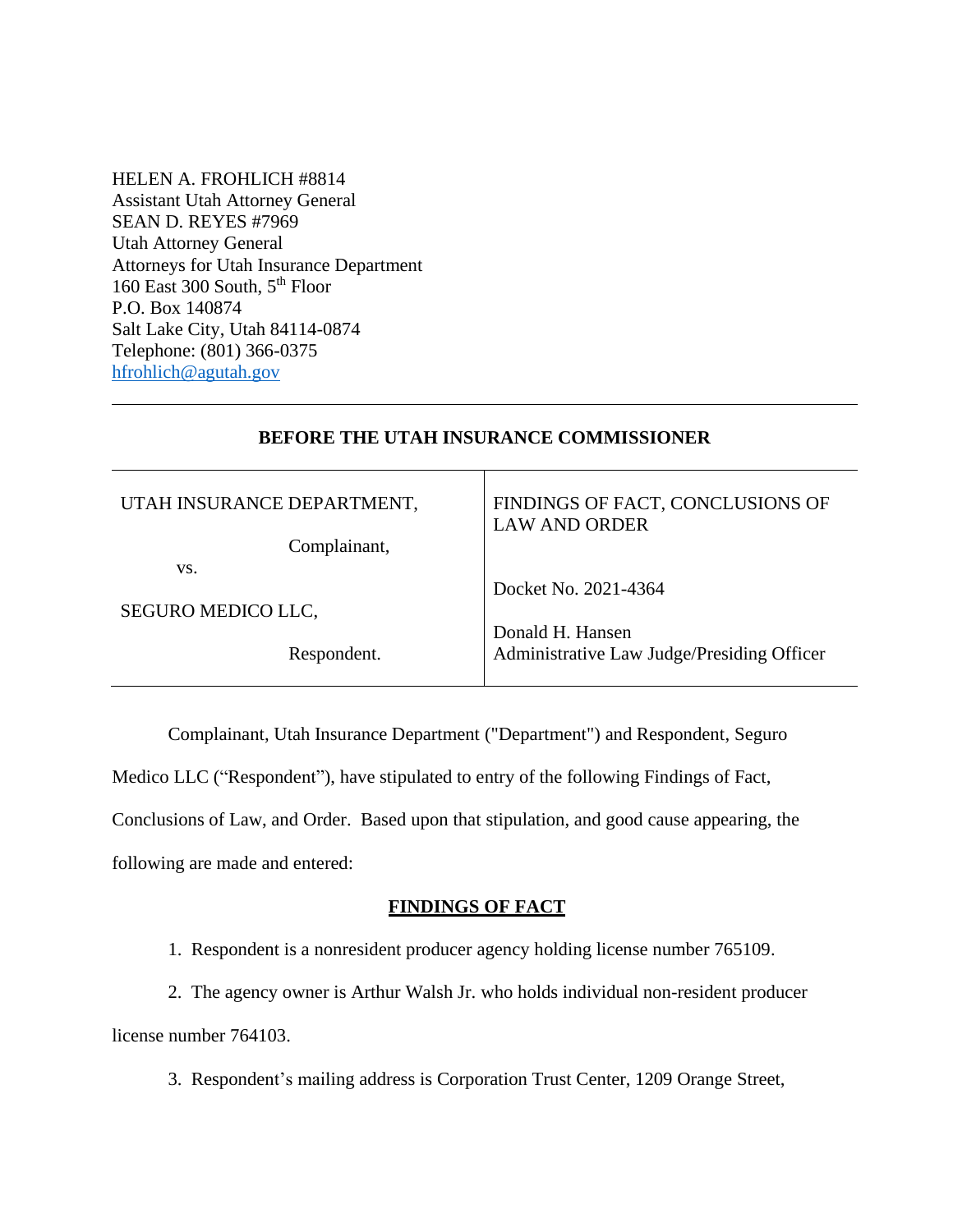Wilmington, DE 19801.

3. Mr. Walsh's license was inactive between June 29, 2021, and November 23, 2021. His affiliation with Respondent became active on December 1, 2021.

4. During the time that Mr. Walsh's license was inactive, Respondent did not have anyone else affiliated to the agency with an active license.

5. Between June 29, 2021, and December 1, 2021, Respondent wrote six Utah policies.

6. The Department and Respondent have agreed to an administrative forfeiture of \$750.00.

### **CONCLUSIONS OF LAW**

1. The Utah Insurance Commissioner ("Commissioner") has jurisdiction over the parties and this informal adjudicative proceeding pursuant to Utah Code §§ 31A-1-105 and 31A-2-201.

2. The Commissioner has legal authority to impose penalties on the Department's licensees who violate the Utah Insurance Code. Utah Code § 31A-2-308.

3. Utah Code § 31A-23a-103 provides that a person may not act as an insurer without a valid individual license. Respondent violated this provision when the agency sold six Utah policies without any affiliated producers with an active license.

4. Utah Admin Code R590-244-5 provides that a person must have an active license and be designated from the agency if selling, soliciting, or negotiating insurance on behalf of an agency. Respondent violated this provision when Mr. Walsh's license lapsed and the agency did not have anyone else affiliated with active licenses.

5. As penalties for the violations in this case, Respondent should be ordered to pay a forfeiture of \$750.00.

2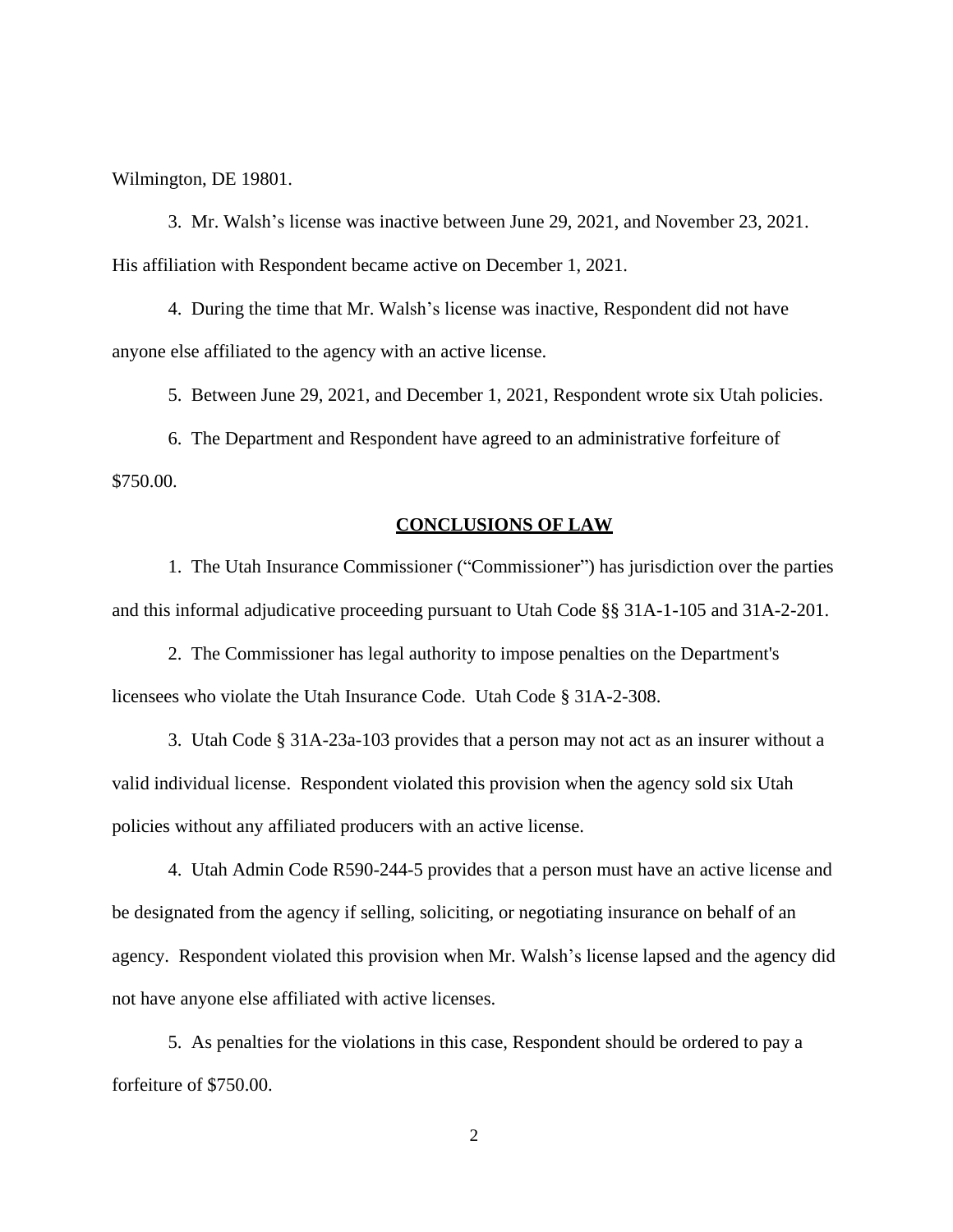## **ORDER**

Based on the foregoing Findings of Fact and Conclusions of Law, it is hereby Ordered that:

1. Respondent shall pay a forfeiture of \$750.00 for the violations described in the

Conclusions of Law.

2. Respondent is ordered not to commit the violations described in the Conclusions of

Law in the future.

DATED this 27<sup>th</sup> day of December, 2021.

JONATHAN T. PIKE Utah Insurance Commissioner

 */s/ Donald H. Hansen* DONALD H. HANSEN Administrative Law Judge/Presiding Officer Utah Insurance Department 4315 S. 2700 W., Suite 2300 Taylorsville, UT 84129 Telephone: (801) 957-9321 Email: [uidadmincases@utah.gov](mailto:uidadmincases@utah.gov)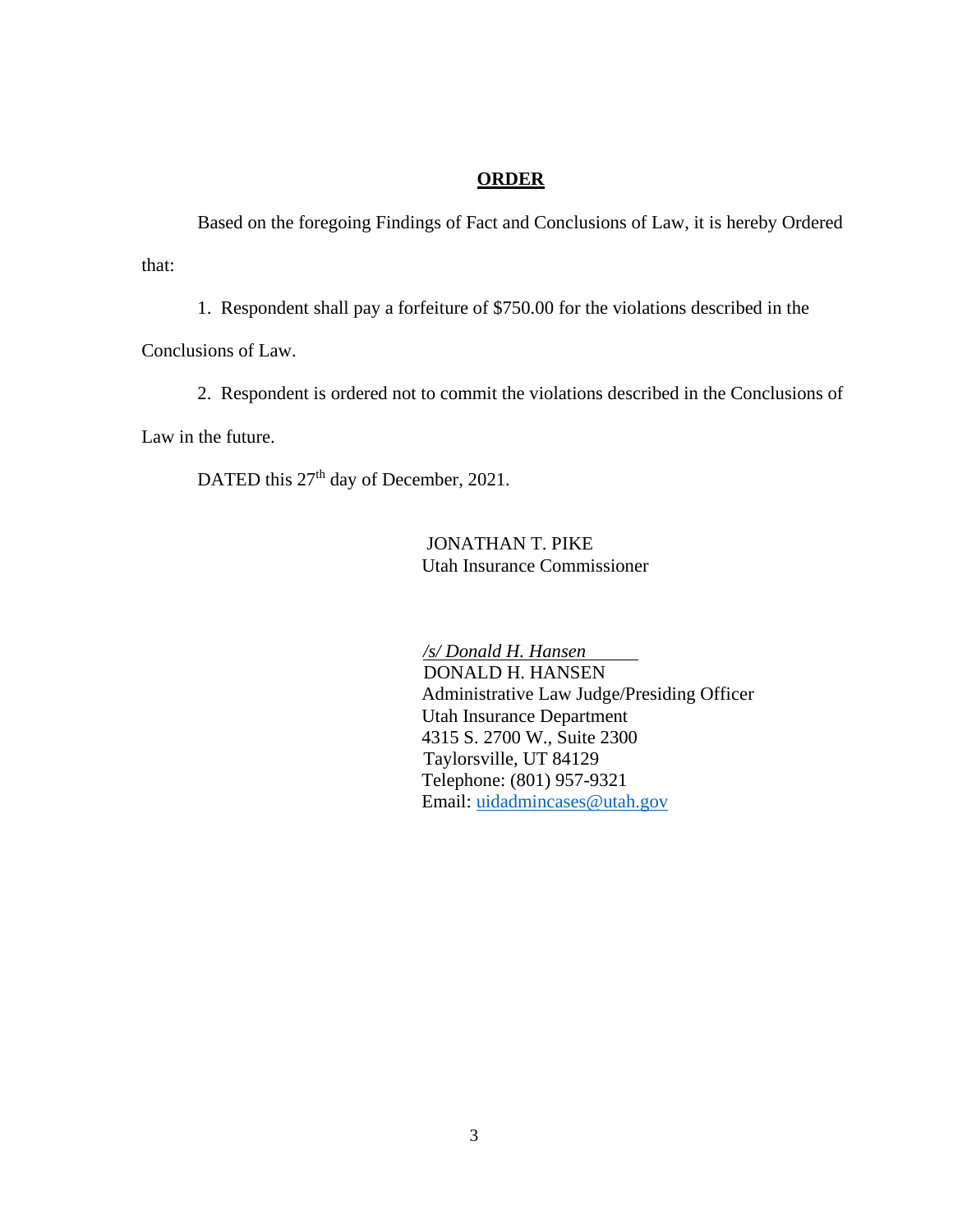#### **NOTICE TO RESPONDENT**

Failure to obey this Order may subject you to further penalties that include a forfeiture of up to \$2,500 per violation, with each day of the violation constituting a separate violation. Other penalties for failing to obey this Order may include license suspension, probation, refusal to renew, or revocation. Failure to obey this Order may also result in an action taken against you in a court of competent jurisdiction where forfeitures of up to \$10,000 for each day the failure to comply continues until judgment is rendered. If you are licensed in other jurisdictions, you may be required to report this proceeding to those jurisdictions.